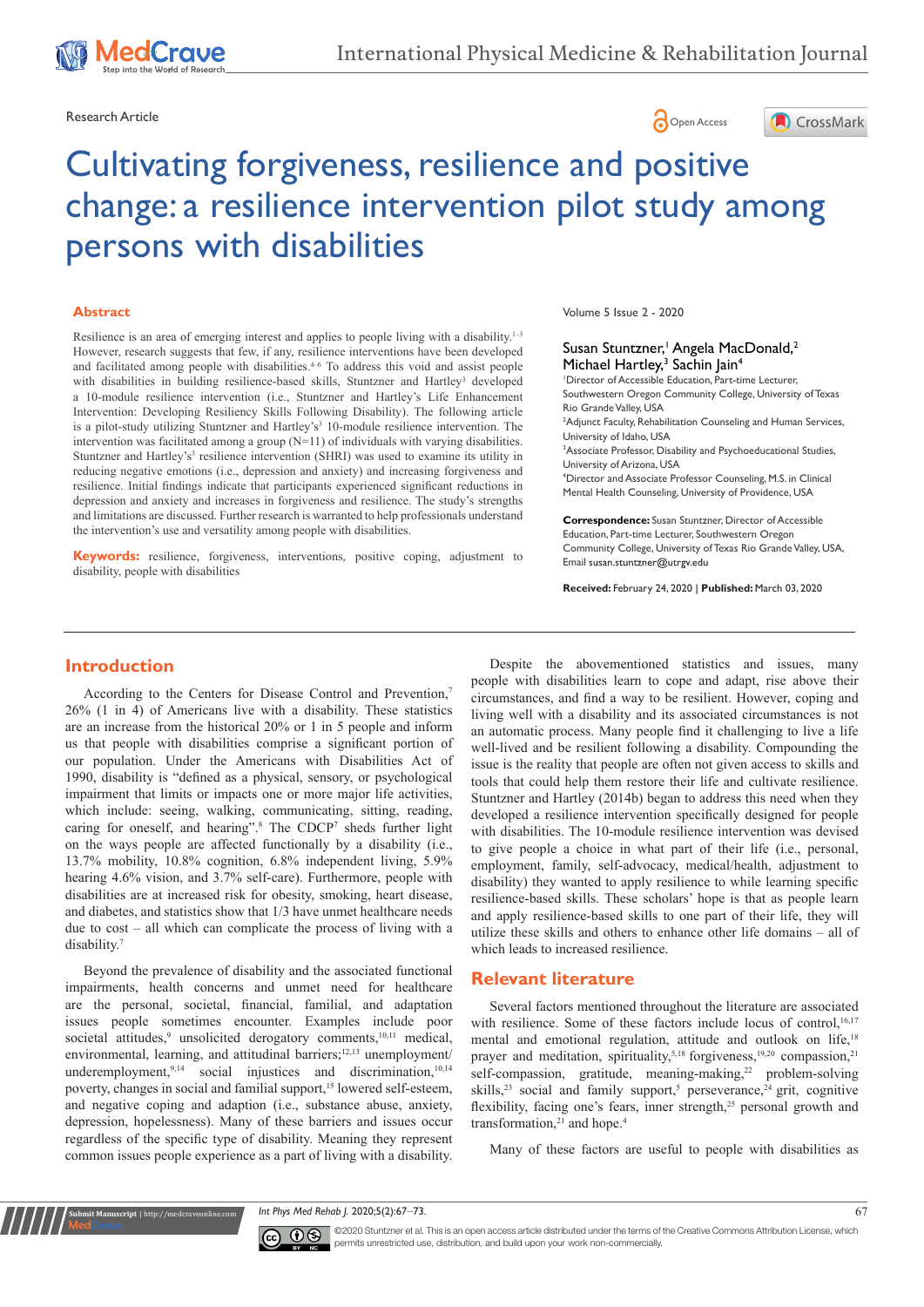they happen to be skills and approaches associated with positive coping and adaptation (i.e., positive attitude and outlook on life, forgiveness, spirituality, coping skills, meaning-making; for a full review see Stuntzner, 2019).26 Of these factors; resilience, attitude and outlook on life, locus of control, mental and emotional regulation, coping skills, spirituality, forgiveness, compassion, self-compassion, personal growth and transcendence, and social and family support are of particular interest due to their dual nature in building resilience and promoting positive coping and adaptation. Furthermore, each of these factors was selected and included in Stuntzner and Hartley's<sup>27</sup> resilience intervention.

#### **Stuntzner and Hartley's resilience intervention**

Stuntzner and Hartley<sup>27</sup> co-developed a 10-module resilience intervention (SHRI) specifically designed for people with disabilities and the accompanying disability-related experiences people encounter. Stuntzner and Hartley's<sup>27</sup> intervention conceptualizes and defines resilience as:

The ability to learn and enhance personal skills characteristics following the presence of a disability. The skills learned can be used to help people with disabilities effectively cope with the disability and disability-related situations, improve insight and understanding about their ability to address and overcome stressful life events, and live a more fulfilled life. The decisions and choices people make can help reduce negative thoughts and feelings, identify positive ways of coping, and behave in ways more consistent with the life they seek (p. 14)

Derived from this definition, Stuntzner and colleagues<sup> $28-30$ </sup> explain six vital points. These points include:

- 1. Resilience can be learned and is not contingent on a person's current level of functioning.
- 2. People may discover they have useful resilience-based skills but forgot to access them. When this occurs, people are encouraged to revisit these skills and strengthen or refine them.
- 3. Resilience can be applied to various parts of peoples' lives (i.e., personal, employment, self-advocacy, adjustment to disability). Improvement in one life domain may lead to positive change in another.
- 4. Through inward examination, people learn more about themselves and cultivate resilience.
- 5. When actively cultivating resilience, people sometimes learn they can cope with situations better than they thought.
- 6. As people work on resilience, people learn to reduce negative thoughts and feelings and increase positive ways of coping while practicing resilience-building strategies applied to specific parts of their life.

Resilience as mentioned in the above definition, differs from most explanations provided throughout the literature. Although a unified definition of resilience does not currently exist, resilience scholars'<sup>31</sup> explanation of resilience adheres to the idea that resilience is achieved when people bounce back from or overcome stressful life events. Similarly, some scholars<sup>23</sup> state that resilience helps people grow and become stronger than they were before the incident.

Both explanations capture essential elements of resilience, but

neither fully consider the context of disability and peoples' lived experiences. More specifically, living well with a disability and the ability to live in a resilient way is not necessarily an event people simply bounce back from. While some people bounce back from the advent or diagnosis of a disability, some do not. Others adjust to the disability itself, but later discover they are challenged and plagued by continuous and reoccurring disability-related situations (i.e., unemployment, poor societal attitudes, poverty, being dismissed or told their needs are not valid, lack of access to healthcare or equitable resources). In these instances, people's ability to be resilient is hindered by the layered and continued hurts often thrust upon them. Due to the multifaceted nature of disability and its associated experiences, Stuntzner and colleagues<sup>28-30</sup> felt that an expanded definition of resilience is warranted.

Stuntzner and Hartley's<sup>3</sup> resilience intervention (SHRI) exposes people to 10 resilience-based skills discussed and promoted throughout the literature.2,5,16,18,19,23,32,33 The ten modules, presented in the intervention, include "Resiliency and Personal Functioning, Outlook on Life, Perspectives on Locus of Control, Emotional and Mental Regulation, Coping Skills, Spiritual Beliefs and Practices (i.e., spirituality and forgiveness), Compassion for Self and Others, Growth and Transcendence, and Social and Family Support" (pp. 4-7). Within each module, people learn about specific resilience-based skills (i.e., attitude and outlook on life, locus of control, mental and emotional regulation, spirituality, forgiveness, compassion, self-compassion, growth and transcendence, social and family support) and self-assess their current level of functioning as it relates to each skill. Next, people explore the benefits of each skill and personal barriers that inhibit their ability to practice them, followed by application exercises to promote skill cultivation. After each module, people are asked to devise goals and action plans to help them practice the specific resilience-based skill.

The intervention concludes with Module 10, Closing the Loop – Skills Learned. Module 10 provides people with the opportunity to review and assess the skills learned and to reflect on how they applied them to their life and specific set of circumstances. The final module allows people time to share their stories and experiences in cultivating resilience and make a tentative plan on how they might continue to develop and enhance resilience.

Stuntzner and Hartley's<sup>3</sup> resilience intervention (SHRI) has not been previously studied empirically. This study is the first pilot-study of two conducted on these scholars' intervention. Stuntzner et al.30 discussed two participants' experiences with the intervention and the positive changes they experienced in reducing anxiety and depression and increasing forgiveness and resilience. Stuntzner et al.30 article is the only other published article to date on this intervention. The second pilot study conducted on this intervention was among women with disabilities,<sup>3</sup> but is not yet published. Therefore, additional research on Stuntzner and Hartley's<sup>3</sup> resilience intervention (SHRI) is warranted and encouraged.

### **Purpose of study**

The purpose of this study was to examine the utility of Stuntzner and Hartley's<sup>3</sup> resilience intervention in reducing negative emotions and increasing positive coping. More specifically, the study explored whether participants demonstrated decreases in anxiety and depression and improvements in forgiveness and resilience among people with disabilities.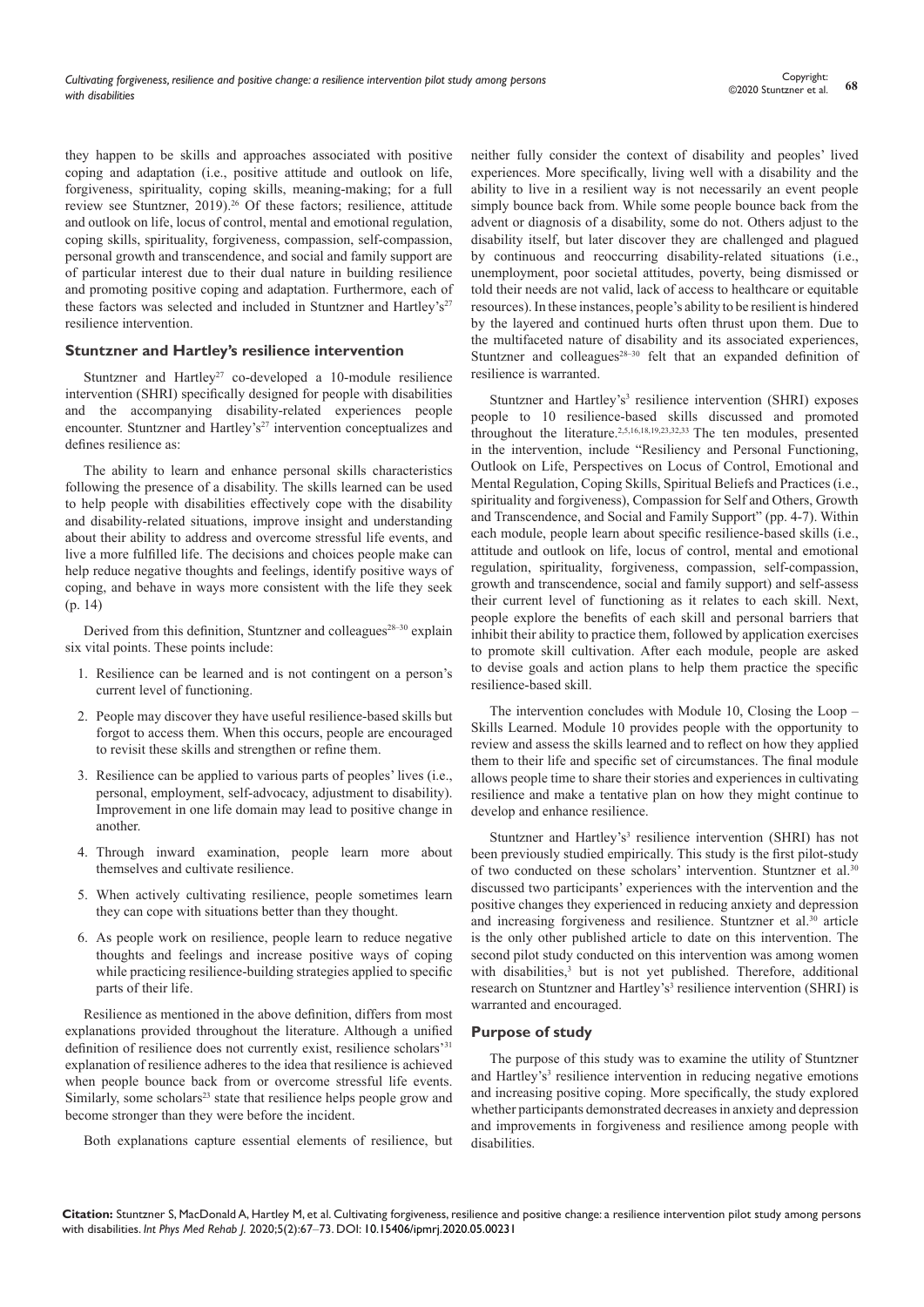Because the intervention is new, it was not known how participants would perform; thus, much of this study was exploratory. Additionally, this study included people with disabilities who expressed an interest in participating, and who indicated a need and desire to learn about resilience-based skills. Since this is the first study of its kind, the authors wanted to include as many people representing different disabilities as possible. An overarching goal of Stuntzner and Hartley's resilience intervention is to learn if it can be used among people living with various disabilities. The research questions examined were:

Will there be statistically differences in measures of depression and anxiety from pre- test to post-test for participants who completed SHRI?

Will there be statistically differences in measures of forgiveness and resilience from pre-test to post-test for participants who completed SHRI?

# **Methods**

Recruited participants were screened and placed in the resilience intervention group (SHRI). All the participants included in this article completed a 10-week face-to-face resilience intervention codeveloped by Stuntzner and Hartley.<sup>3</sup> Throughout the intervention, participants met once a week for 2.5 hours. Each week, participants were educated on a resilience-based skill, completed self-assessment exercises, learned about the benefits and barriers in skill cultivation, application exercises, and homework to promote skill development. Each week, upon return to the group, participants were asked to share their discoveries and observations as they practiced that week's skill. After the initial check-in and review activity, participants learned about the next resilience-based skill and repeated the same learning process for the coming week. After the intervention, participants reviewed the skills they learned and applied them to their lives. Participants shared their learning and intervention experience with the group and explored ways to continue to resilience cultivation in the future. When the study concluded, participants turned in their folders and applied intervention exercises. All participants completed the *Beck Depression Inventory* (BDI), *State-Trait Anxiety Inventory*, *Enright's Forgiveness Inventory* (EFI), and *Connor's Resilience Scale* pre-test and post-test to determine change in functioning following the resilience intervention.

# **Participants**

Participants were recruited locally within the Pacific Northwest area. Fliers were sent to human service and rehabilitation agencies (i.e., Veteran's Administration, Vocational Rehabilitation, ILCs – Independent Living Centers), hospitals, colleges (i.e., North Idaho College), counselors and mental health professionals, and websites/ list-serves that connected counseling professionals in the area. In addition, participants were solicited by putting an ad in the paper to inform people of our desire to find people to participate in the study. Before being accepted for the study, interested participants had to complete a demographic questionnaire, participant psychological screening form, and consent form. Participants, then, briefly met with the primary researcher to discuss the intervention study and process. Eligibility criteria had to be met for people to participate. To be eligible, people had to have lived with a disability (of any kind) for at least a year, be between the ages of 18 and 65, identify at least one life domain they found challenging as it relates to living with a disability, express an interest in learning new skills, and do not have current, active alcohol or drug abuse issues. Screening for alcohol and drug use was included because research supports that substances are sometimes used as coping approaches for people with disabilities. Thus, people need to be ready to work on positive approaches without the additional issue of recovery from substance abuse.

Nineteen participants were selected, with ten people completing the study. Most of the participants who dropped out of the study withdrew early on. Some participants withdrew immediately after completing the initial pre-tests, while other participants discontinued within the first couple of weeks. Exact reasons for discontinuing the study were not given, but some participants expressed that the assessments were challenging and difficult for them to complete. Others appeared to be unsure if they were ready to commit to the amount of time necessary to participate in this study. The ten participants, who remained, completed the pre-tests, the 10-module resilience intervention and its associated exercises and homework, and the post-tests. Collectively, participants ranged in age from 44 to 57 years (*M*=51, SD=4.90). Time since disability or diagnosis ranged from 1.5 to 42 years  $(M = 15$ , SD=14.30). A range in disabilities and diagnoses was reported among people who participated and completed the study. More specifically, participants reported living with fibromyalgia, kidney failure, Post Traumatic Stress Disorder (PTSD), arthritis, chronic pain, anxiety (i.e., panic attacks), Borderline Personality, Lupus, Chron's Disease, depression, Manic Depression, Thoracic Outlet Syndrome, and Narcolepsy. In several instances, people were living with two or more disabilities.

#### **Instrumentation**

#### **Beck depression inventory**

The Beck Depression Inventory- $II^{34}$  is a 21-item self-report instrument. Each item is scored from zero to three with higher scores indicating greater severity of symptoms.<sup>34,35</sup> Total scores span from 0 to 63. Scoring and level of depression is determined by cut-off scores that indicate minimum, mild, moderate, and severe depression. Empirical support is provided for this instrument's reliability, and validity as the Beck Depression Inventory is widely used for assessment of depression and its associated symptoms. Official manual, Beck et al.<sup>34</sup> listed high internal consistency for the BDI-II.

#### **State-trait anxiety scale**

The Spielberger State-Trait Anxiety Scale<sup>36</sup> is a 40-item selfreport instrument used to measure change in state and trait anxiety.<sup>37</sup> State-anxiety refers to the way a person feels at the moment, while trait-anxiety describes how a person typically feels. Each scale is comprised of 20 items; each statement is rated on a scale of one to four. Scores range from 20 – 80 with "20" indicating a low score and "80" representing a high score.<sup>37,38</sup> Higher scores indicate more anxiety than lower scores. The STAI has been studied empirically. The STAI has acceptable reliability and validity and the manual provides additional information.36

#### **Enright forgiveness inventory**

The Enright Forgiveness Inventory is a 60-item instrument designed to measure interpersonal forgiveness. Forgiveness and changes in forgiveness are examined according to a person's thoughts, feelings, and actions toward another person. Each item is scored with a "1" or a "6" representing the level of forgiveness achieved toward the identified person. Some items are reverse scored. Items that are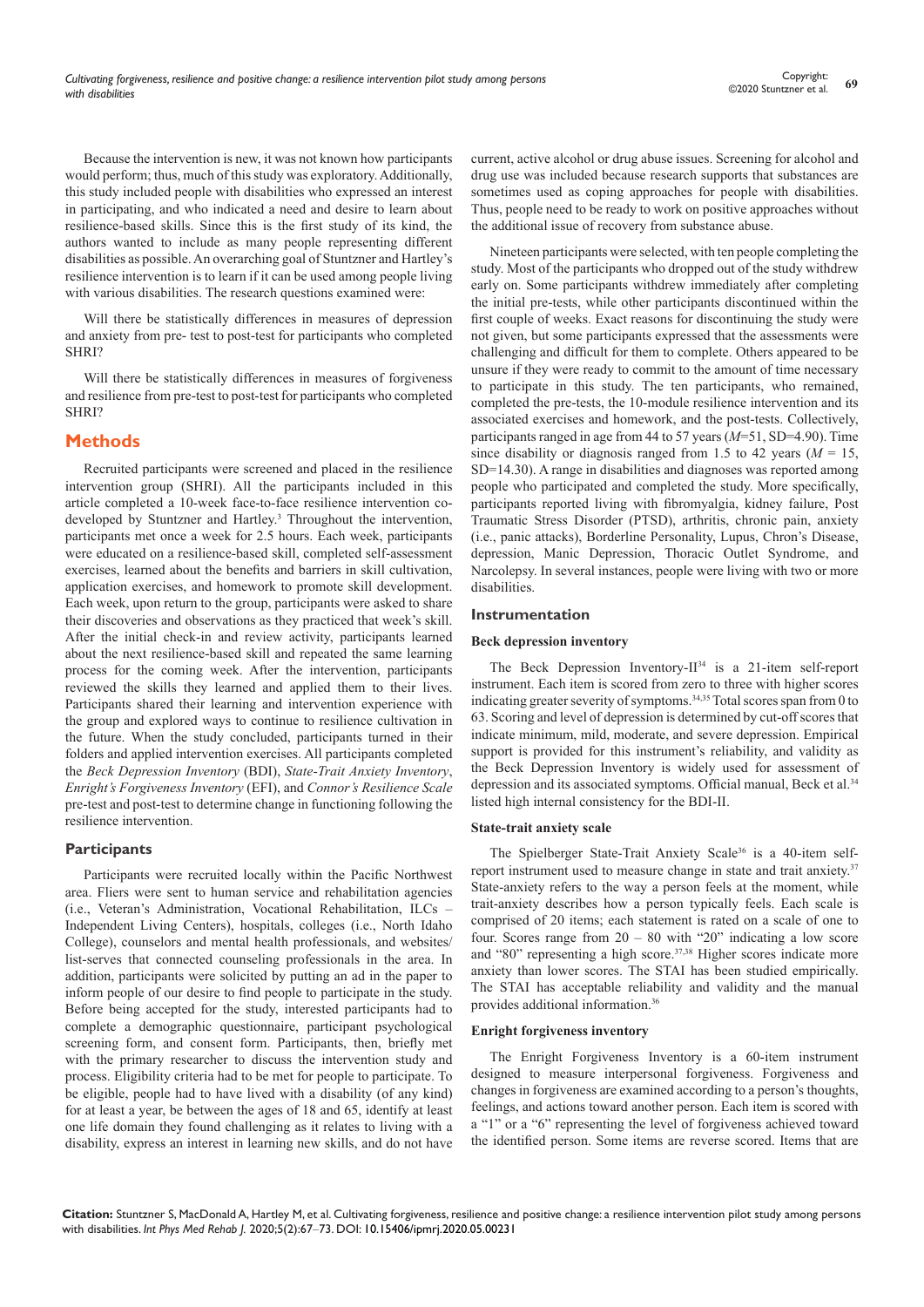reverse scored would suggest that a "1" represents a higher level of forgiveness while a "6" refers to a lower level of forgiveness. Total forgiveness scores (i.e., combining a person's thoughts, feelings, and behaviors towards another) range from 60 (low forgiveness) to 360 (high forgiveness).38,39 The EFI has strong empirical support to support its reliability and validity $37$  and test-rest reliability.<sup>39</sup>

#### **Connor-davidson resilience scale**

The Connor-Davidson Resilience Scale consists of 25 items, each of which is rated by respondents on a 5-point scale (0= 'not true at all' to 4= 'true nearly all of the time'). The total score is ranges from 0 to 100, higher the score, greater the resilience. Study of the CD-RISC demonstrated high reliability, and validity in both general population and clinical sample.<sup>40</sup>

#### **Data analysis**

A two-way factorial analysis of variance was conducted with the first factor between subjects, that is, groups (treatment conditions) and the second factor within subjects or repeated measures on pretest subscales and post-test subscales. The null hypotheses will be tested with an F distribution with a working alpha level of .025 and a reporting alpha level of .05. A working alpha level of one half of the reporting alpha level is conservative in terms of a Type I or alpha error. Additionally, effect size was addressed through a partial and full eta squared.

## **Results**

The overarching hypothesis of this study was that people with disabilities could learn and apply resilience-based skills to help

them create positive change within their lives. Embedded within this purpose, were two areas of particular interest. One was to explore whether or not people would experience a reduction in depression and anxiety following their participation in a 10-module resilience intervention. The other was to determine if people would achieve an increase in forgiveness and/or resilience. Findings from this study provide support for the hypothesis and two areas of exploratory interest.

Research question one examined changes in depression and anxiety within the group of participants who completed the 10-module resilience intervention. Change in depression and anxiety scores were measured using the Beck Depression Inventory<sup>34</sup> and the State-Trait Anxiety Inventory<sup>36</sup> at pre-test and post-test. Changes in functioning were determined according to mean group scores. Results indicated that participants reduced their depression both clinically and statistically. Group mean depression scores reduced a total of 13.64 points. Change in depression scores indicated that the group began the intervention with moderate depression  $(BDI = 26.64)$  and concluded with minimal depression (BDI=13.00). This change in scores demonstrated that the group, as a collective, improved their functioning by reducing the amount of depression experienced by two clinical categories. The partial eta squared of 0.77 indicated that the effect size for the intervention was large. As for the State-Trait Anxiety Inventory, results indicated that the resilience intervention group reduced their state anxiety by 12.97 points (*M*=50.27 to *M*=37.30) and trait anxiety by 10.4 points (*M* =56 to *M*=45.6) and achieved a statistically significant reduction in anxiety on both scales. The partial eta squared of 0.69 and 0.64 respectively indicated that the effect sizes for the intervention was large (Table 1).

**Table 1** Stuntzner and hartley's resilience group (SHRI) scores at pre-test and post-tests

| <b>Variables</b>                 | Pre-Test $(N=1)$ |           | Post-Test $(N=10)$ |           | Comparison |              |                            |
|----------------------------------|------------------|-----------|--------------------|-----------|------------|--------------|----------------------------|
|                                  | Mean             | <b>SD</b> | Mean               | <b>SD</b> | F          | Р            | <b>Partial Eta Squared</b> |
| <b>Beck-Depression Inventory</b> | 26.64            | 7.16      | 13                 | 7.27      | 27.243     | $.001**$     | 0.773                      |
| State-Trait Anxiety-S            | 50.27            | 7.58      | 37.3               | 6.92      | 17.9       | $.003**$     | 0.691                      |
| State-Trait Anxiety-T            | 56               | 5.85      | 45.6               | 11.4      | 14.45      | $.005**$     | 0.644                      |
| Connor Davidson Scale            | 59.84            | 12.01     | 75                 | 10.66     | 30.307     | $1$ <.00  ** | 0.819                      |
| Forgiveness Scale                | 179.01           | 71.81     | 238.6              | 64.46     | 18.769     | $.033*$      | 0.701                      |

**Note** \*\* p≤ .01 \*p≤ .05

The second research question focused on changes in forgiveness and resilience from pre-test to post-test among participants who completed the resilience intervention. Results from Connor's Resilience Scale<sup>40</sup> showed that the group's resilience mean scores increased 15.16 points, from 59.84 to 75 points. This increase in resilience was found to be statistically significant. The partial eta squared of 0.82 indicated that the effect size for the intervention was large.

Additionally, changes in forgiveness, measured by the Enright Forgiveness Inventory,<sup>39</sup> showed the resilience intervention group mean scores increased by 59.59 points, from 179.01 to 238.60 points. The change in group mean scores was statistically significant. The partial eta squared of 0.70 indicated that the effect size for the intervention was large.

# **Discussion**

Findings from the present study add evidence for White et al.<sup>5</sup> proposed notion that resilience interventions and research applies and is of value to people with disabilities. Before the start of the study, resilience scholars. $4-6$ ,  $20,29,41$  shed light on the relevance of resilience and building resilience among people with disabilities; yet, few resilience interventions have been developed and researched among this population. Stuntzner and Hartley's<sup>27</sup> resilience intervention (SHRI) was created and pilot-tested to address this void and need.

Data derived from the study indicated that the first research question was successfully achieved. Results from the resilience group indicated that participants decreased their depression scores from pre-test to post-test by 13.64 points. This decrease in depression was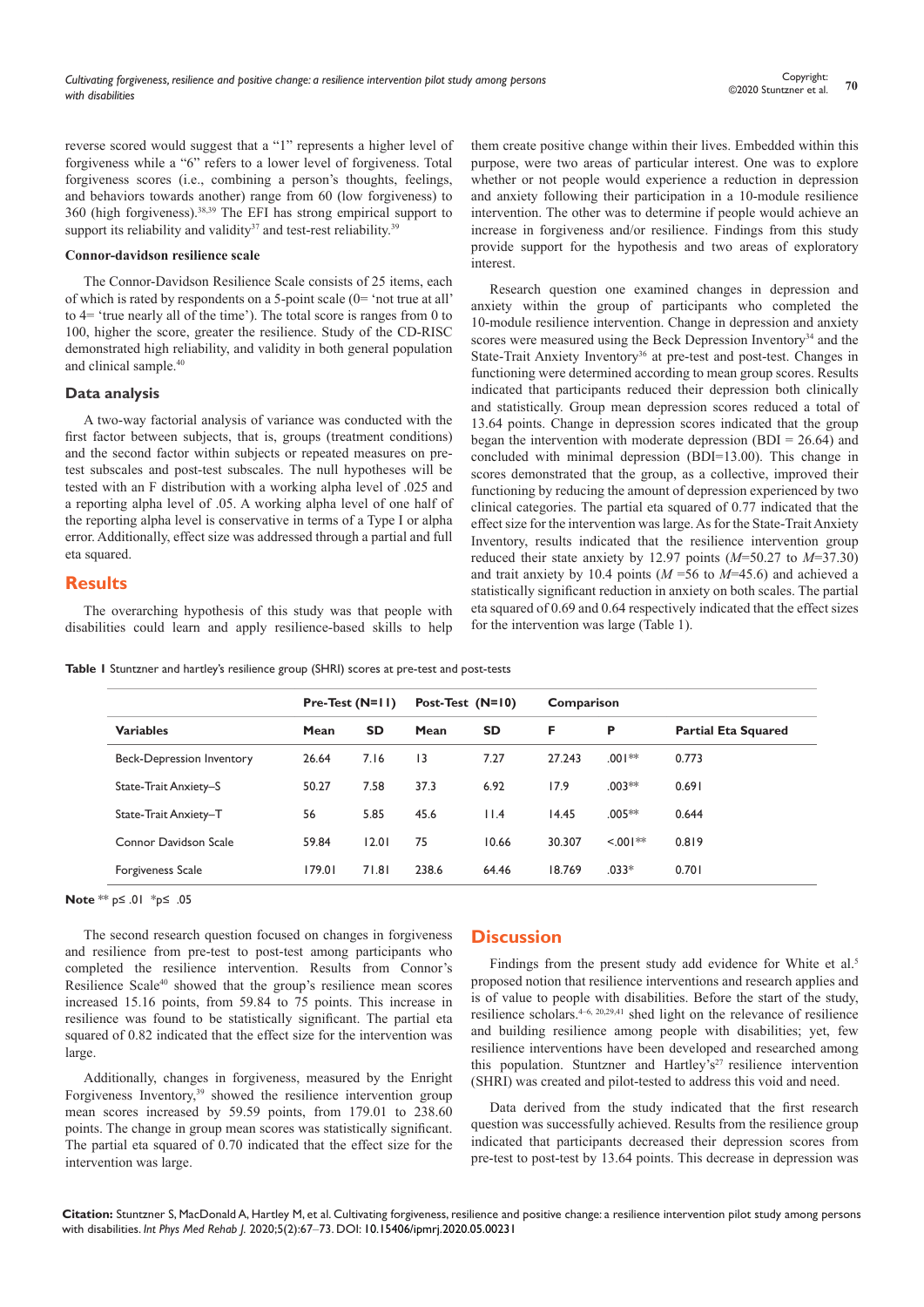found to be clinically and statistically significant as participant mean scores also dropped from moderate to minimal depression. Similarly, findings show support for the resilience intervention in assisting people in reducing anxiety. Results indicate participants reduced state-anxiety by 12.97 points and trait-anxiety by 10.4 points from pre-test to post-test. Both scores demonstrate a statistically significant reduction in anxiety. The research intervention, mentioned above, is the first to be performed on SHRI. Thus, there are not any other studies which utilized this intervention available to compare the findings of this study too. For this reason, additional research is warranted to fully understand the value and use of the resilience intervention among people with disabilities in decreasing depression and anxiety.

In addition to the exploration of change in participants' depression and anxiety, the present study examined whether participants would experience a change in forgiveness and resilience from pre-test to posttest. Findings indicate that research question two was successfully met. Results from the study demonstrated that participants increased in forgiveness by 59.59 points and resilience by 15.16 points. Both increases indicated that participants achieved statistically significant amounts of change from pre-test to post-test.

Collectively, findings from this study are new since this is the first study to be conducted among people with disabilities. Therefore, there is still much to explore on the utility of SHRI among people with disabilities. However, the results reported here are similar to those found in a second pilot study utilizing SHRI among women with disabilities.<sup>27</sup> Unpublished results from the second pilot study demonstrate significant reductions in depression and anxiety with increases in forgiveness and resilience.<sup>27</sup> Similarly, Stuntzner et al.30 article on two participants' experience of working through the resilience intervention provides further information and support for the intervention being of help in reducing depression and anxiety while increasing forgiveness and resilience. Despite the resilience intervention being new, these preliminary findings add evidence to the research and literature that resilience interventions can help reduce negative emotions (i.e., depression, anxiety) and improve positive ways of coping (i.e., forgiveness, resilience), but further research is encouraged to substantiate and strengthen the findings.

#### **Strengths and limitations**

Several strengths and limitations exist as a part of this study. The first strength is the notion that this is the first resilience study performed using the resilience intervention, mentioned above. As previously mentioned, resilience interventions have not historically been available or studied among people with disabilities. Yet, resilience and the opportunity to cultivate resilience is an important life skill particularly when people are dealing with difficult and challenging life events such as disability.

Second, because this study is the first to utilize Stuntzner and Hartley's<sup>3</sup> resilience intervention (SHRI), the findings from this pilot-study can be expanded on and studied among other groups and disabilities. For example, following this study, Stuntzner and MacDonald<sup>27</sup> pilot-tested the resilience intervention among a group of women with disabilities, a traditionally underserved population. Furthermore, the intervention can be explored among veterans with disabilities who have returned from military combat or who finished with their term of service. The intervention can also be studied among people living with specific disabilities (i.e., spinal cord injury, blindness, multiple sclerosis, Posttraumatic Stress Disorder).

The third strength of this study is that it recruited people living with various disabilities. People who participated in this study often reported more than one disability or diagnosis, which is relevant as some people, throughout society, live with more than one condition. Those reported as a part of this study included fibromyalgia, PTSD, anxiety, depression, Manic Depression, Borderline Personality, kidney failure, heart problems, Narcolepsy, Thoracic Outlet Syndrome, Lupus, Chron's Disease, chronic pain, gout, and arthritis. Observing that this study attracted people living with various conditions is encouraging as the authors hope the intervention can be utilized across various disabilities.

The fourth strength is that the intervention may be used to provide people with disabilities a cost-effective way to access counseling, mental health, and support services. Stuntzner and Hartley's<sup>27</sup> resilience intervention was initially developed to assist people with disabilities in building resilience skills and coping skills, but it was also created to devise a way for people to receive assistance costeffectively. As indicated earlier, disability is a situation that can affect peoples' employment, finances, and access to health care. As a result, many may not be able to afford mental health services, long-term. Thus, the resilience intervention was developed and pilot-tested to reduce these barriers and help people access cost-effective services.

Similar to strengths, the study also has limitations. The first limitation is related to generalizability. Because this is the first study performed on the resilience intervention and the sparsity of other resilience interventions utilized among persons with disabilities, there are not many interventions available for comparison. Hence, it is the researchers' hope that the pilot-study can be used as a starting point in building knowledge and a foundation for future research utilizing resilience interventions among people with disabilities.

The second limitation relates to sample size. Initially, 19 people were recruited with 11 participating and 10 people completing the study. With limited resilience intervention research conducted among people with disabilities to compare the study's findings, a study with a small sample size (N=10) may not be representative of the general population; thus, further research is warranted.

The third limitation relates to the lack of long-term data and a control group. Because this was the first study conducted utilizing the 10-module resilience intervention, much of the authors' intent was to explore its preliminary usefulness among people with disabilities. The initial starting point was to gather pre-test and post-test data among a group of individuals with a disability. In later studies, as the intervention is used and studied, intervention research utilizing long-term change measures (i.e., follow-up assessments) and control groups (i.e., delayed intervention administration, comparison of intervention to others available) would be of value and is needed. Resilience intervention studies utilizing long-term change data (i.e., follow-up two to three months later) can be help determine if people who learn resilience-based skills can maintain them over time. Studies that include a control group can help determine the resilience intervention's comparability to other interventions and to people who did not participate in the intervention until a later time.

# **Conclusion**

Research scholars, White and colleagues,<sup>5</sup> enhanced professionals' awareness of the value and potential need for resilience interventions among people with disabilities. However, at that time, such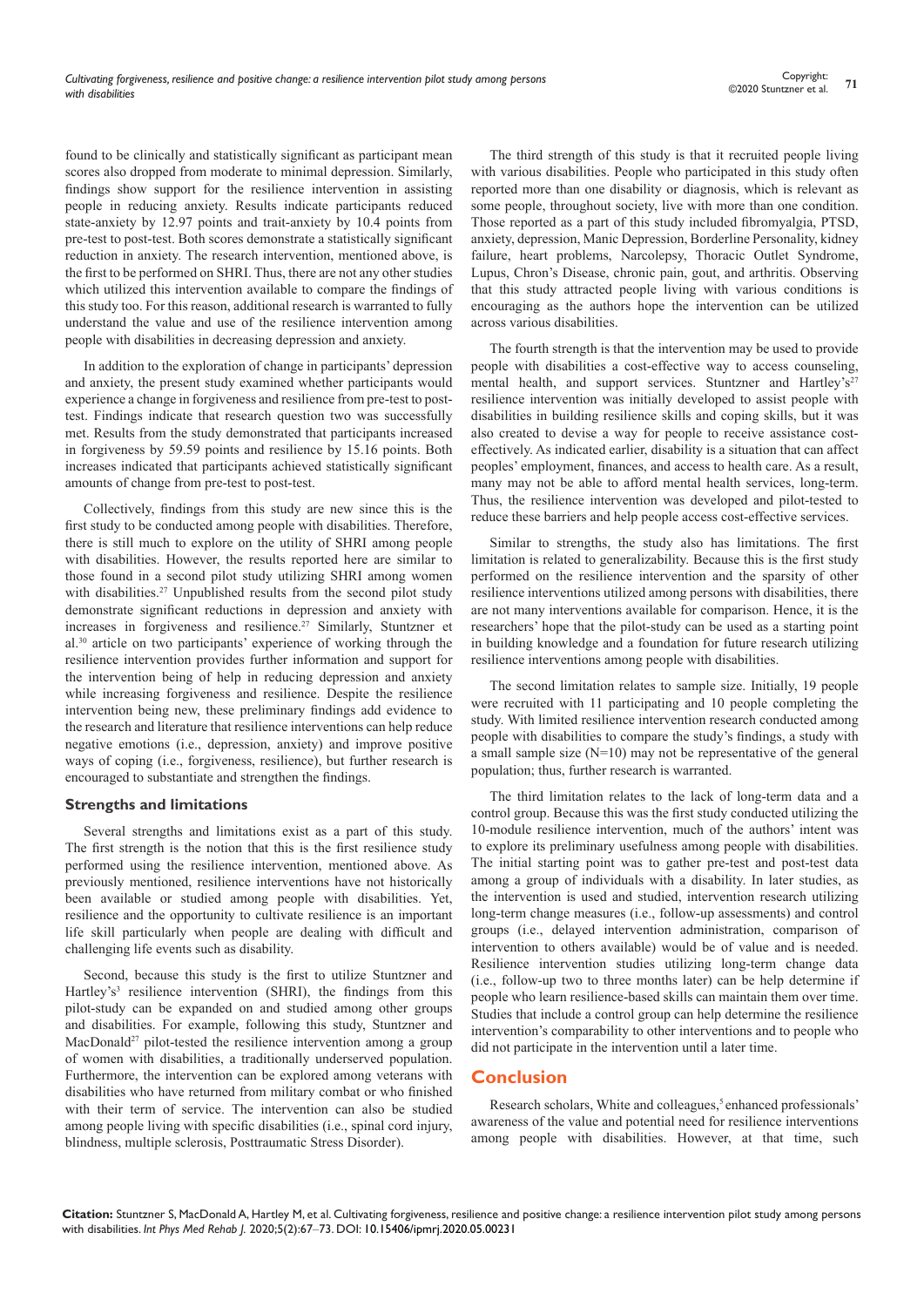interventions were sparse. Stuntzner and Hartley's<sup>6,27</sup> resilience intervention was developed to address this void and to assist people with disabilities in cultivating resilience and improving positive functioning.

In this article, Stuntzner and Hartley's<sup>3</sup> resilience intervention was pilot-tested among a group of individuals living with various disabilities (i.e., fibromyalgia, PTSD, anxiety, depression, kidney failure, Lupus, Chron's Disease, chronic pain) to determine its effectiveness in reducing anxiety and depression and promoting forgiveness and resilience. Results from this study indicate positive support for the intervention in reducing negative emotions (i.e., anxiety, depression) and increasing positive ones (i.e., forgiveness, resilience). Since few resilience interventions explicitly designed for people with disabilities and the disability-related situations they experience exist, additional research is warranted. Research efforts may include further pilot studies of Stuntzner and Hartley's<sup>27</sup> resilience intervention in addition to intervention comparison studies. Despite this need for additional research, preliminary findings are encouraging.

# **Funding**

None.

# **Acknowledgements**

None.

# **Conflicts of interest**

The authors declare no conflicts of interest.

#### **References**

- 1. [Hartley MT. Increasing resilience: strategies for reducing dropout rates](https://www.tandfonline.com/doi/abs/10.1080/15487768.2010.523372)  [for college students with psychiatric disabilities.](https://www.tandfonline.com/doi/abs/10.1080/15487768.2010.523372) *American Journal of [Psychiatric Rehabilitation.](https://www.tandfonline.com/doi/abs/10.1080/15487768.2010.523372)* 2010;13:295–315.
- 2. [Miller ED. Reconceptualizing the role of resilience in coping and](https://www.tandfonline.com/doi/abs/10.1080/15325020305881)  therapy. *[Journal of Loss and Trauma.](https://www.tandfonline.com/doi/abs/10.1080/15325020305881)* 2003;8:239–246.
- 3. Stuntzner S, Hartley M. *[Stuntzner and Hartley's life enhancement](https://therapeutic-healing-disability.com/wp-content/uploads/sites/3/2015/04/Stuntzner_and_Hartley_Resilience_Intervention_Information_Page_and_Links.pdf)  [intervention: developing resiliency skills following disability](https://therapeutic-healing-disability.com/wp-content/uploads/sites/3/2015/04/Stuntzner_and_Hartley_Resilience_Intervention_Information_Page_and_Links.pdf)*. [Ahmedabad, Gurat, India. Counseling Association of India; 2014b.](https://therapeutic-healing-disability.com/wp-content/uploads/sites/3/2015/04/Stuntzner_and_Hartley_Resilience_Intervention_Information_Page_and_Links.pdf)
- 4. [Mackler B. Nine lives. Luck, resiliency and gratitude.](https://www.counseling.org/docs/default-source/vistas/article_44.pdf?sfvrsn=8) *Psychology.*  [1998;35\(3-4\):50–52.](https://www.counseling.org/docs/default-source/vistas/article_44.pdf?sfvrsn=8)
- 5. [White B, Driver S, Warren AM. Considering the resilience of people](https://psycnet.apa.org/record/2008-01899-002)  with traumatic disabilities. *[Rehabilitation Psychology.](https://psycnet.apa.org/record/2008-01899-002)* 2008;53(1):9–17.
- 6. [Stuntzner S, Hartley M. Resiliency, coping, and disability: The](https://www.counseling.org/docs/default-source/vistas/article_44.pdf?sfvrsn=8)  [development of a resiliency intervention.](https://www.counseling.org/docs/default-source/vistas/article_44.pdf?sfvrsn=8) *ACA VISTAs,* Spring Issue. [2014a.](https://www.counseling.org/docs/default-source/vistas/article_44.pdf?sfvrsn=8)
- 7. [https://www.cdc.gov/ncbddd/disabilityandhealth/infographic-disability](https://www.cdc.gov/ncbddd/disabilityandhealth/infographic-disability-impacts-all.html)[impacts-all.html](https://www.cdc.gov/ncbddd/disabilityandhealth/infographic-disability-impacts-all.html)
- 8. Maki DR, Tarvydas VM. *[The professional practice of rehabilitation](https://psycnet.apa.org/record/2012-30921-000)  counseling*[. New York, NY: 2012.](https://psycnet.apa.org/record/2012-30921-000)
- 9. Smart J. *[Disability, society and the individual](https://www.redshelf.com/book/271969/disability-society-and-the-individual-third-edition-14178-271969-9781416410010-julie-smart)*. 2nd ed. Austin, TX: PRO-[ED. 2009.](https://www.redshelf.com/book/271969/disability-society-and-the-individual-third-edition-14178-271969-9781416410010-julie-smart)
- 10. Stuntzner S. *Living with disability: Finding peace amidst the storm.*  Ahmedabad, Gujrat, India. Counseling Association of India. 2012.
- 11. [Stuntzner S, MacDonald A. Developing resilience skills following a](https://www.counseling.org/docs/default-source/vistas/article_44.pdf?sfvrsn=8)  [disability: An intervention to assist persons with disabilities in learning](https://www.counseling.org/docs/default-source/vistas/article_44.pdf?sfvrsn=8)  [to adjust to disability and with overall coping. Unpublished raw data.](https://www.counseling.org/docs/default-source/vistas/article_44.pdf?sfvrsn=8)  [2014a.](https://www.counseling.org/docs/default-source/vistas/article_44.pdf?sfvrsn=8)
- 12. [Hartley MT. Disability rights community. In: D Maki & V Tarvydas,](http://lghttp.48653.nexcesscdn.net/80223CF/springer-static/media/samplechapters/9780826107381/9780826107381_chapter.pdf)

editors. *[The professional practice of rehabilitation.](http://lghttp.48653.nexcesscdn.net/80223CF/springer-static/media/samplechapters/9780826107381/9780826107381_chapter.pdf)* New York; [2012:147–164.](http://lghttp.48653.nexcesscdn.net/80223CF/springer-static/media/samplechapters/9780826107381/9780826107381_chapter.pdf)

- 13. [Hartley MT, Tarvydas VM. Rehabilitation issues, social class, and](https://www.oxfordhandbooks.com/view/10.1093/oxfordhb/9780195398250.001.0001/oxfordhb-9780195398250)  counseling. In: W Liu, editor. *[Oxford handbook of social class in](https://www.oxfordhandbooks.com/view/10.1093/oxfordhb/9780195398250.001.0001/oxfordhb-9780195398250)  counseling psychology*[. New York, NY: Oxford University Press.](https://www.oxfordhandbooks.com/view/10.1093/oxfordhb/9780195398250.001.0001/oxfordhb-9780195398250)  [2013:218–228.](https://www.oxfordhandbooks.com/view/10.1093/oxfordhb/9780195398250.001.0001/oxfordhb-9780195398250)
- 14. [Marini I, Glover-Graf NM, Millington MJ.](http://lghttp.48653.nexcesscdn.net/80223CF/springer-static/media/samplechapters/9780826106025/9780826106025_chapter.pdf) *Psychosocial aspects of [disability: Insider perspectives and counseling strategies.](http://lghttp.48653.nexcesscdn.net/80223CF/springer-static/media/samplechapters/9780826106025/9780826106025_chapter.pdf)* New York, [NY: Springer Publishing. 2012.](http://lghttp.48653.nexcesscdn.net/80223CF/springer-static/media/samplechapters/9780826106025/9780826106025_chapter.pdf)
- 15. Stuntzner S. *Resiliency and coping with disability: The family after*. Ahmedabad, Gujrat, India. Counseling Association of India. 2015.
- 16. [Dunn DS, Brody C. Defining the good life: Following acquired physical](https://www.semanticscholar.org/paper/Defining-the-good-life-following-acquired-physical-Dunn-Brody/6b2d6524cdca08e6ab30db2dc9932c4b82712312)  disability. *[Rehabilitation Psychology.](https://www.semanticscholar.org/paper/Defining-the-good-life-following-acquired-physical-Dunn-Brody/6b2d6524cdca08e6ab30db2dc9932c4b82712312)* 2008;53(4):413–425.
- 17. Leutenberg EA, Liptak JJ. *[The building resiliency workbook: Facilitator](https://wholeperson.com/pdf/BuildingResiliencyWorkbook.pdf)  [reproducible self-assessments, exercises, and educational handouts.](https://wholeperson.com/pdf/BuildingResiliencyWorkbook.pdf)* [Duluth, MN: Whole Person Associates. 2011.](https://wholeperson.com/pdf/BuildingResiliencyWorkbook.pdf)
- 18. [Black K, Lobo M. A conceptual review of family resilience factors.](https://www.ncbi.nlm.nih.gov/pubmed/18281642)  *[Journal of Family Nursing.](https://www.ncbi.nlm.nih.gov/pubmed/18281642)* 2008;14(1):33–54.
- 19. [Farley YR. Making the connection: Spirituality, trauma, and resilience.](https://www.tandfonline.com/doi/abs/10.1300/J377v26n01_01)  *[Journal of Resilience and Spirituality in Social Work.](https://www.tandfonline.com/doi/abs/10.1300/J377v26n01_01)* 2007;26(1):1–15.
- 20. [White B, Driver S, Warren AM. Resilience and indicators of adjustment](https://www.ncbi.nlm.nih.gov/pubmed/20175631)  [during rehabilitation from a spinal cord injury.](https://www.ncbi.nlm.nih.gov/pubmed/20175631) *Rehabilitation Psychology.* [2010;55\(1\):23-32.](https://www.ncbi.nlm.nih.gov/pubmed/20175631)
- 21. [Williams NR, Davey M, Klock-Powell K. Rising from the ashes: Stories](https://europepmc.org/article/med/12836780)  [of recovery, adaptation, and resiliency in burn survivors.](https://europepmc.org/article/med/12836780) *Social Work in Health Care.* [2003;36:53–77.](https://europepmc.org/article/med/12836780)
- 22. [Southwick SM, Charney DS. Resilience:](https://books.google.co.in/books/about/Resilience.html?id=2QjVbwAACAAJ&redir_esc=y) *The science of mastering life's greatest challenges.* [New York, NY: Cambridge University Press. 2012.](https://books.google.co.in/books/about/Resilience.html?id=2QjVbwAACAAJ&redir_esc=y)
- 23. Neenan M. Dryden W. Understanding and developing resilience. *Journal of Clinical Psychology.* 2012;58:307–321.
- 24. [Eisenberg D, Ketchen-Lipson S, Posselt J. Promoting resilience,](https://web-app.usc.edu/web/rossier/publications/219/Eisenberg%20Lipson%20Posselt_2016_Promoting.pdf)  retention, and mental health. *[New Directions for Student Services.](https://web-app.usc.edu/web/rossier/publications/219/Eisenberg%20Lipson%20Posselt_2016_Promoting.pdf)*  [2016;156:87–95.](https://web-app.usc.edu/web/rossier/publications/219/Eisenberg%20Lipson%20Posselt_2016_Promoting.pdf)
- 25. [Park CL, Kennedy MC. Meaning violation and restoration following](https://www.sciencedirect.com/science/article/pii/B9780128030158000024)  [trauma: Conceptual overview and clinical implications. In: EM Altmaier,](https://www.sciencedirect.com/science/article/pii/B9780128030158000024)  editor. *[Reconstructing meaning after trauma: Theory, research, and](https://www.sciencedirect.com/science/article/pii/B9780128030158000024)  practice*[. 2017:17–28.](https://www.sciencedirect.com/science/article/pii/B9780128030158000024)
- 26. Stuntzner S. *Resilience and disability: Pursing and cultivating the comfort you seek.* Invited book proposal by Routledge Publishing. Unpublished manuscript. 2019.
- 27. Stuntzner S, MacDonald A. Developing resilience skills following disability: An intervention study for women with disabilities. Unpublished raw data. 2014b.
- 28. Stuntzner S, MacDonald A, Dalton J. *Resilience and disability: An intervention to promote positive coping*. Preconference Learning Institute submission at the american counseling association conference, San Francisco, CA. 2017.
- 29. [Stuntzner S, Dalton J, Umeasiegbu V, et al. Resilience and disability:](https://therapeutic-healing-disability.com/wp-content/uploads/sites/3/2019/10/Resilience-and-Disability-Article-JARC.pdf)  [Consideration and integration of resilience training in undergraduate](https://therapeutic-healing-disability.com/wp-content/uploads/sites/3/2019/10/Resilience-and-Disability-Article-JARC.pdf)  rehabilitation service programs. *[journal of Applied Rehabilitation](https://therapeutic-healing-disability.com/wp-content/uploads/sites/3/2019/10/Resilience-and-Disability-Article-JARC.pdf)  Counseling.* [2018;49\(4\):5–13.](https://therapeutic-healing-disability.com/wp-content/uploads/sites/3/2019/10/Resilience-and-Disability-Article-JARC.pdf)
- 30. [Stuntzner S, MacDonald A, Hartley M. Therapeutic effects of resilience:](https://medcraveonline.com/IPMRJ/IPMRJ-05-00226.pdf)  [An observation of two case studies.](https://medcraveonline.com/IPMRJ/IPMRJ-05-00226.pdf) *International Physical Medicine [and Rehabilitation Journal.](https://medcraveonline.com/IPMRJ/IPMRJ-05-00226.pdf)* 2020(a):5(1):39–44.
- 31. [Edhe DM. Application of positive psychology to rehabilitation](https://www.apa.org/pubs/journals/features/rep-rep0000082.pdf)  [psychology. In: RG Frank & M Rosenthal, editors.](https://www.apa.org/pubs/journals/features/rep-rep0000082.pdf) *Handbook of rehabilitation psychology*[. 2nd edn. Washington, DC: American](https://www.apa.org/pubs/journals/features/rep-rep0000082.pdf)  [Psychological Association. 2009;417–424.](https://www.apa.org/pubs/journals/features/rep-rep0000082.pdf)

**Citation:** Stuntzner S, MacDonald A, Hartley M, et al. Cultivating forgiveness, resilience and positive change: a resilience intervention pilot study among persons with disabilities. *Int Phys Med Rehab J.* 2020;5(2):67‒73. DOI: [10.15406/ipmrj.2020.05.00231](https://doi.org/10.15406/ipmrj.2020.05.00231)